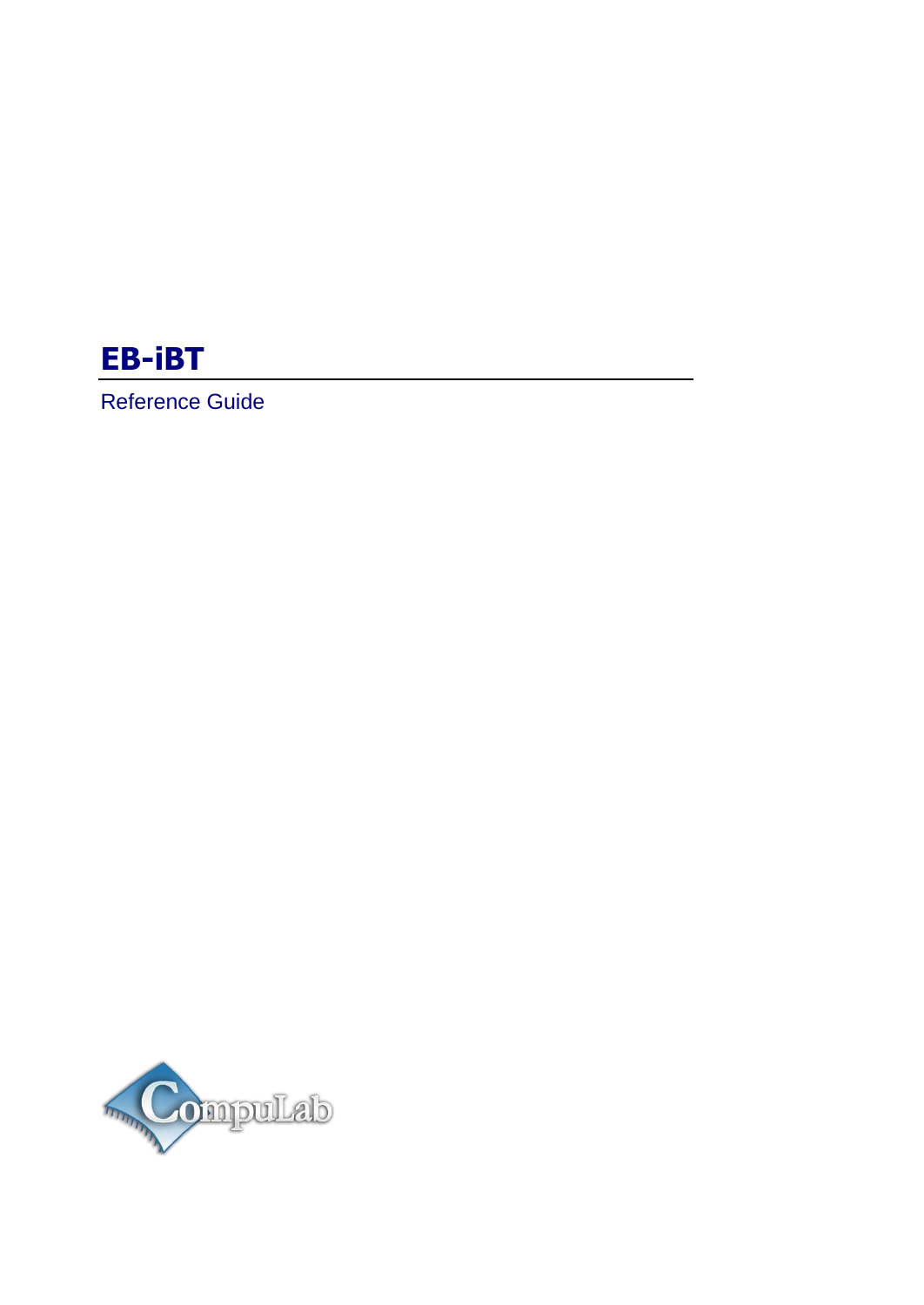#### © December 2014 CompuLab

No warranty of accuracy is given concerning the contents of the information contained in this publication. To the extent permitted by law no liability (including liability to any person by reason of negligence) will be accepted by CompuLab, its subsidiaries or employees for any direct or indirect loss or damage caused by omissions from or inaccuracies in this document.

CompuLab reserves the right to change details in this publication without notice.

Product and company names herein may be the trademarks of their respective owners.

CompuLab P.O. Box 687 Yokneam Elite 20692 ISRAEL Tel: +972 (4) 8290100 http://www.compulab.co.il Fax: +972 (4) 8290126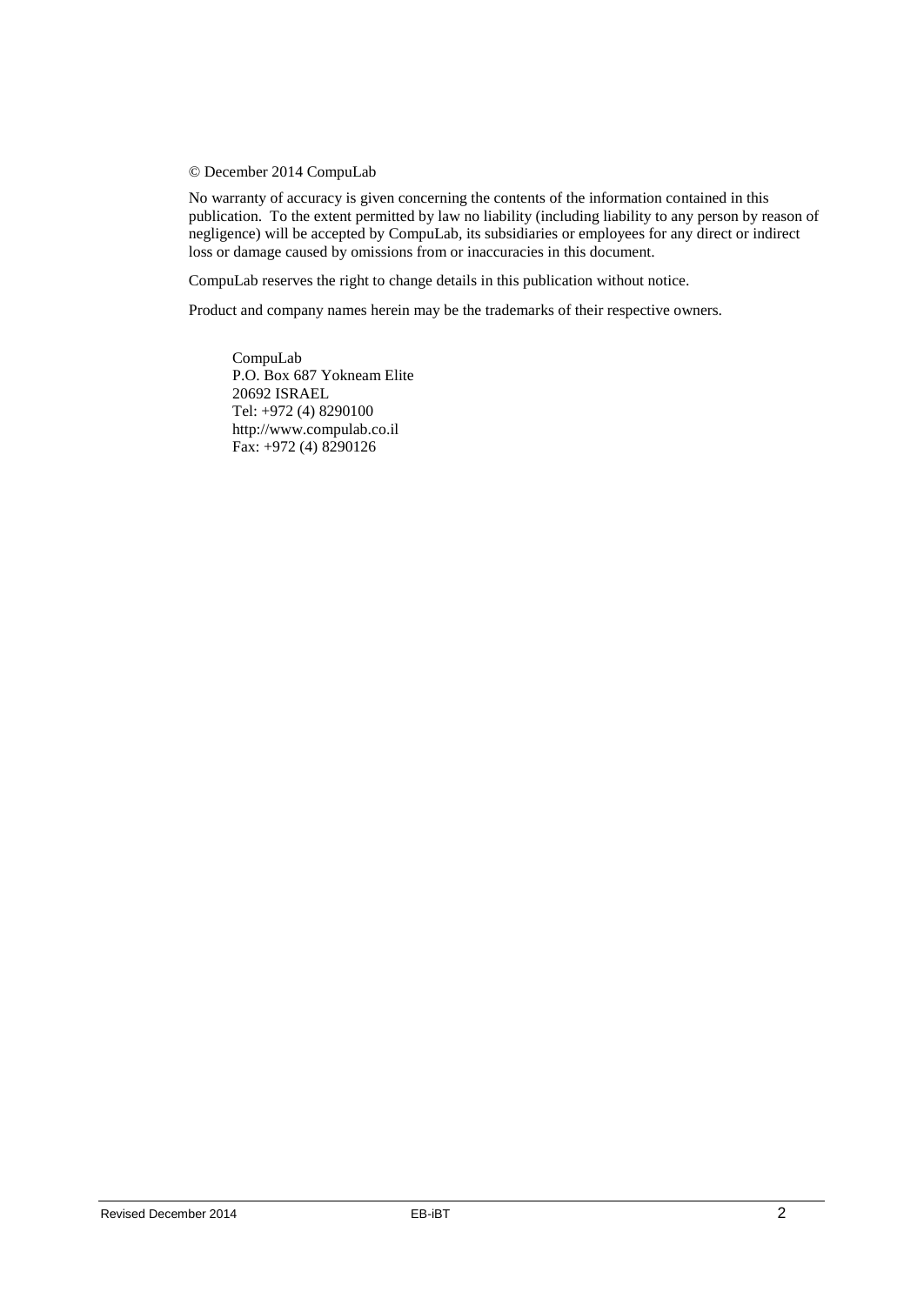

# **Table of Contents**

| $\mathbf{1}$            |       |  |
|-------------------------|-------|--|
|                         | 1.1   |  |
|                         | 1.2   |  |
| $\overline{2}$          |       |  |
|                         | 2.1   |  |
|                         | 2.2   |  |
|                         | 2.3   |  |
| $\overline{\mathbf{3}}$ |       |  |
|                         | 3.1   |  |
|                         | 3.1.1 |  |
|                         | 3.1.2 |  |
|                         | 3.1.3 |  |
|                         | 3.2   |  |
|                         | 3.3   |  |
|                         |       |  |
| $\overline{\mathbf{4}}$ |       |  |
|                         | 4.1   |  |
|                         | 4.1.1 |  |
|                         | 4.1.2 |  |
|                         |       |  |
| 5                       |       |  |
|                         | 5.1   |  |
|                         | 5.2   |  |
|                         | 5.3   |  |
|                         | 5.4   |  |
|                         | 5.5   |  |
|                         | 5.6   |  |
|                         | 5.7   |  |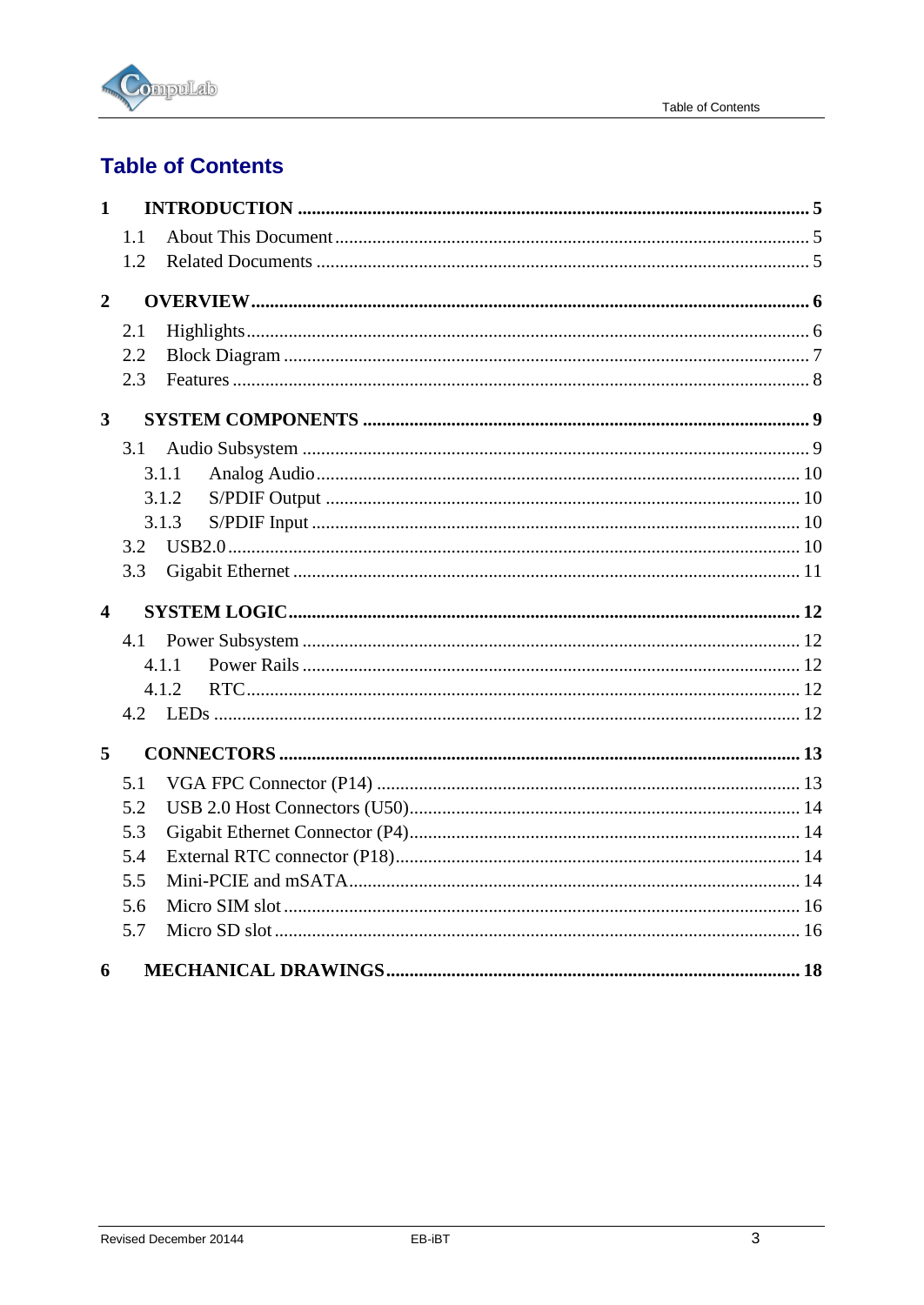

| Table 1 | <b>Document Revision Notes</b> |  |
|---------|--------------------------------|--|
|         |                                |  |

| Date          | <b>Description</b>      |  |
|---------------|-------------------------|--|
| December 2014 | $\bullet$ First release |  |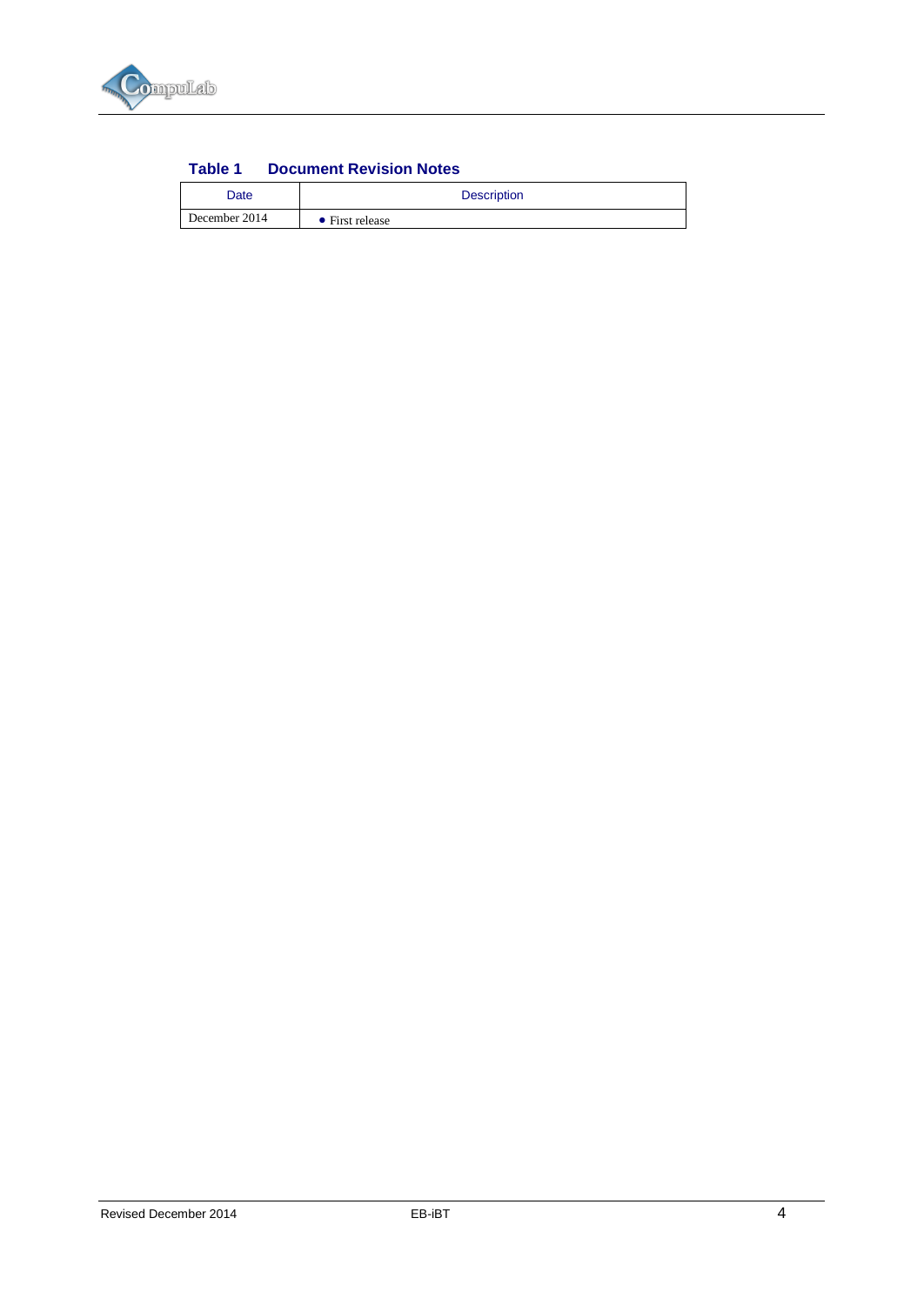

# <span id="page-4-0"></span>**1 INTRODUCTION**

## <span id="page-4-1"></span>**1.1 About This Document**

This document is part of a set of reference documents necessary to operate CompuLab EB-iBT.

## <span id="page-4-3"></span><span id="page-4-2"></span>**1.2 Related Documents**

For additional information not covered in this manual, please refer to the documents listed in [Table 2.](#page-4-3)

#### **Table 2 Related Documents**

| Document                 | _ocation                                         |
|--------------------------|--------------------------------------------------|
| <b>SBC-iBT Resources</b> | http://www.compulab.co.il/products/sbcs/sbc-ibt/ |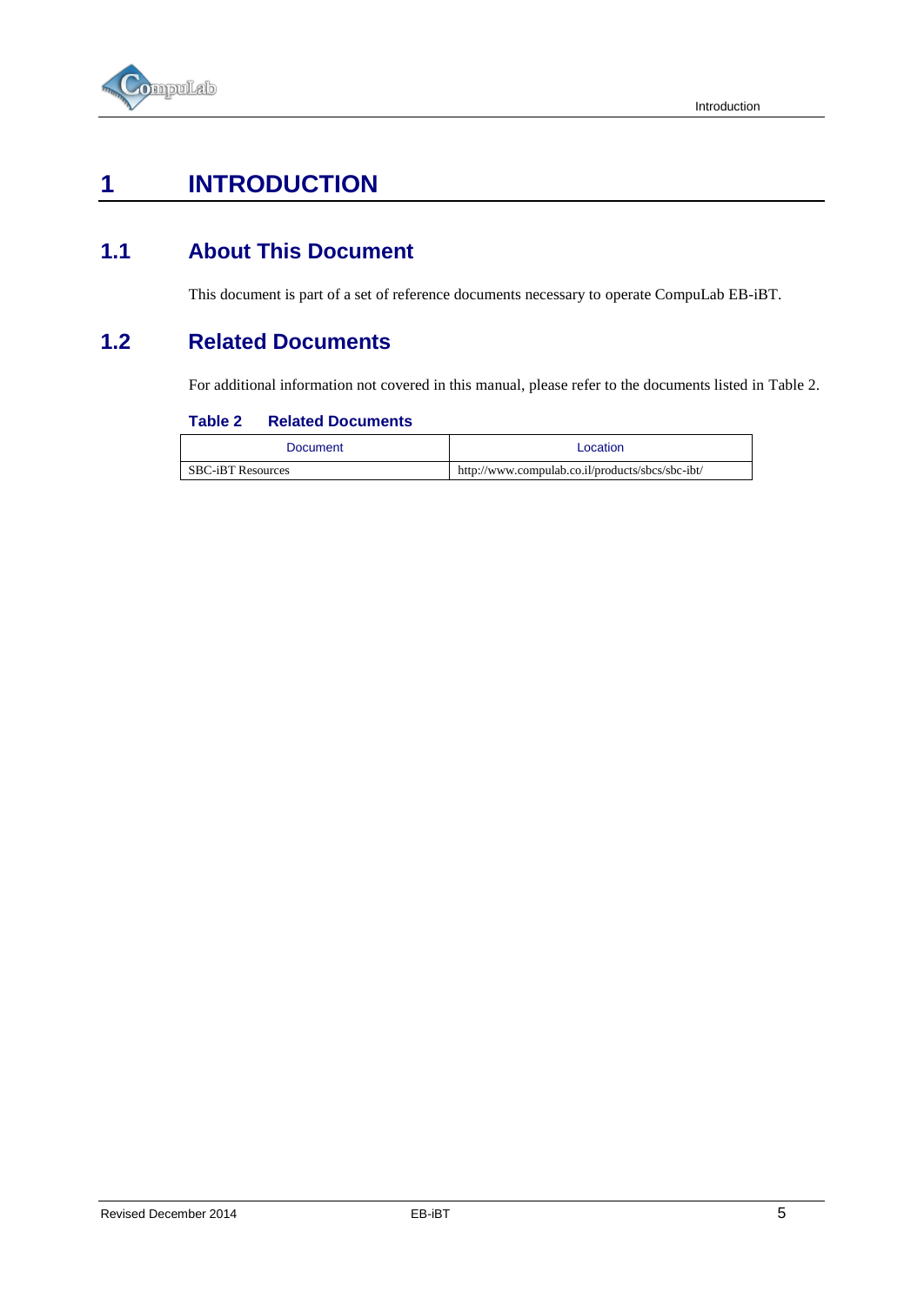



# <span id="page-5-0"></span>**2 OVERVIEW**

## <span id="page-5-1"></span>**2.1 Highlights**

EB-iBT is an extension board used to expand available IO on the iBT platform

- VGA output up to 2500 x 1200 @ 60Hz (through FPC connector)
- $\bullet$  1x GbE
- $\bullet$  2 x USB2
- 7.1 Digital audio / 2 CH analog audio /SPDI/F
- 2x Mini PCIe (one is shared with mSATA)
- 2x mSATA ( one shared with the internal SBC-iBT's SSD and available when SSD isn't assembled)
- 1x micro SIM slot (using EB-iBT extension)
- 7260- Dual band Intel's WiFi + BT4.0 (using mini-PCIE slot)
- RTC battery
- SATA activity LED
- WWAN,WLAN,BT activity LED
- Compact size  $75 \times 137 \times 19.6$  mm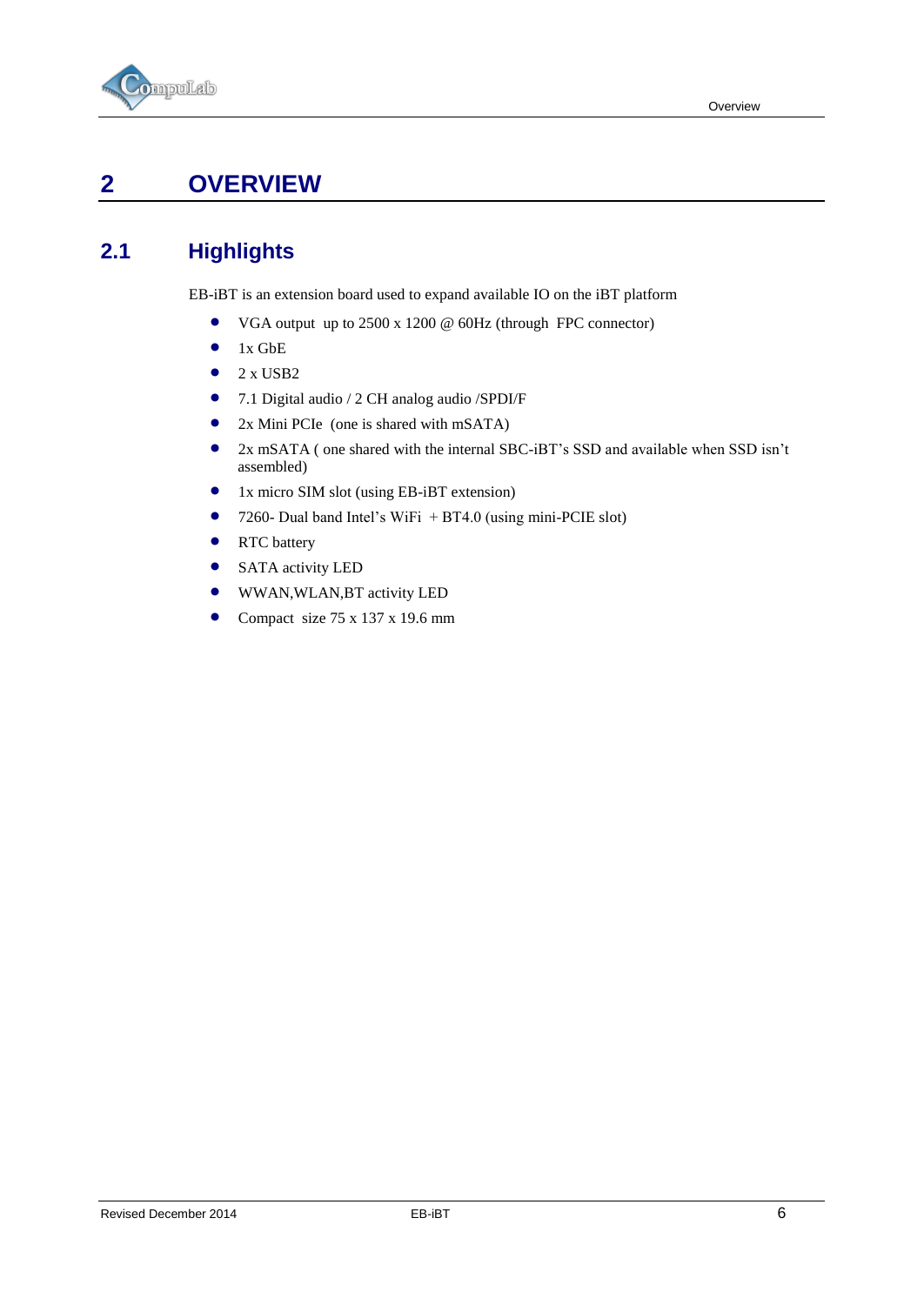

## <span id="page-6-0"></span>**2.2 Block Diagram**

#### **Figure 1 EB-iBT Block Diagram**



## **EB-iBT**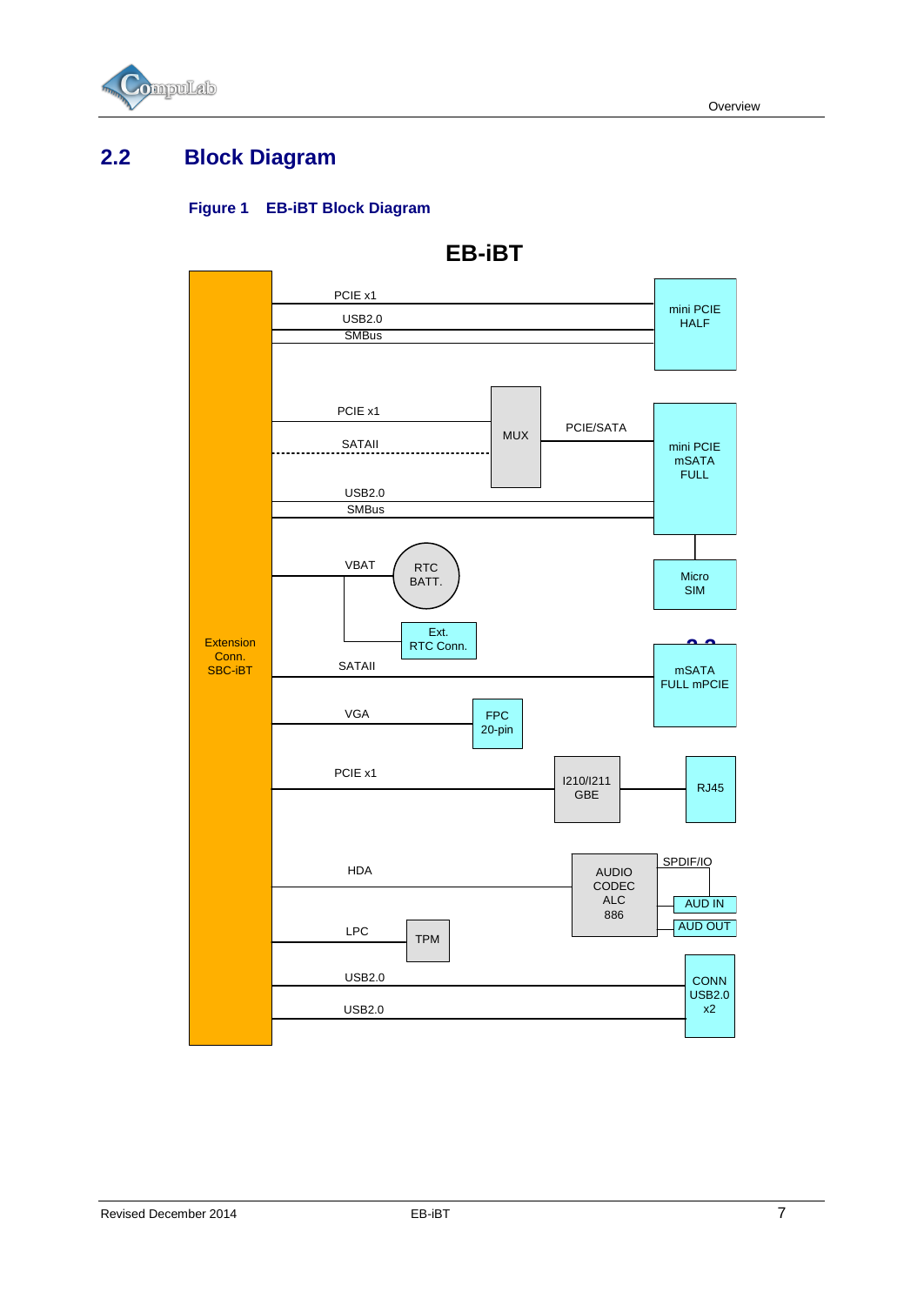

## <span id="page-7-0"></span>**2.3 Features**

#### **I/O**

| Feature                                                                    | <b>Specifications</b>                                                                   | <b>Notes</b>       |
|----------------------------------------------------------------------------|-----------------------------------------------------------------------------------------|--------------------|
| <b>Network</b>                                                             | 1000 BaseT Ethernet port, activity LEDs, RJ-45 connector                                | Option<br>$[EB-E]$ |
| <b>USB</b>                                                                 | Two USB 2.0 host ports, 480 Mbit/s                                                      |                    |
| Audio                                                                      | Analog Stereo line-out and stereo mic-in                                                | $[EB-A]$           |
|                                                                            | Digital 7.1 channel S/PDIF (through 3.5mm to RCA adapter)                               |                    |
| mSATA                                                                      | Two mSATA (one dedicated and one merged with mini-PCIE)                                 |                    |
|                                                                            | When SBC-iBT assembled with option [NSx] only one dedicated mSATA available             |                    |
| Support bootable micro SD card .Supported in Linux /Win8.x/DOS<br>Micro SD |                                                                                         |                    |
| Micro SIM                                                                  | Micro SIM socket for 3G modem card support. Connected to mini-PCIE half size<br>socket. |                    |
| <b>TPM</b>                                                                 | Trusted Platform Module 1.2 RSA-2048                                                    |                    |
| RTC battery                                                                | Recharged Battery used to support RTC function                                          |                    |
| <b>VGA</b><br>VGA output through FPC interface and external adapter        |                                                                                         |                    |
| <b>LED</b><br>LED indicators for SATA/WLAN/WWAN/BT acitvity                |                                                                                         |                    |
| $WiFi + BT$                                                                | Intel's Dual band 7260 WiFi $a/b/g/n/ac+BT4.0$ populated into half mini-PCIE socket     | [EB-W]             |

#### **Electrical and Mechanical**

| Feature              | <b>Notes</b>                                      |
|----------------------|---------------------------------------------------|
| Power Supply         | EB-iBT uses internal voltages provided by SBC-iBT |
| Power<br>Consumption | 2W                                                |
| Dimensions           | 7.5cm x 11.6cm x 1.96cm                           |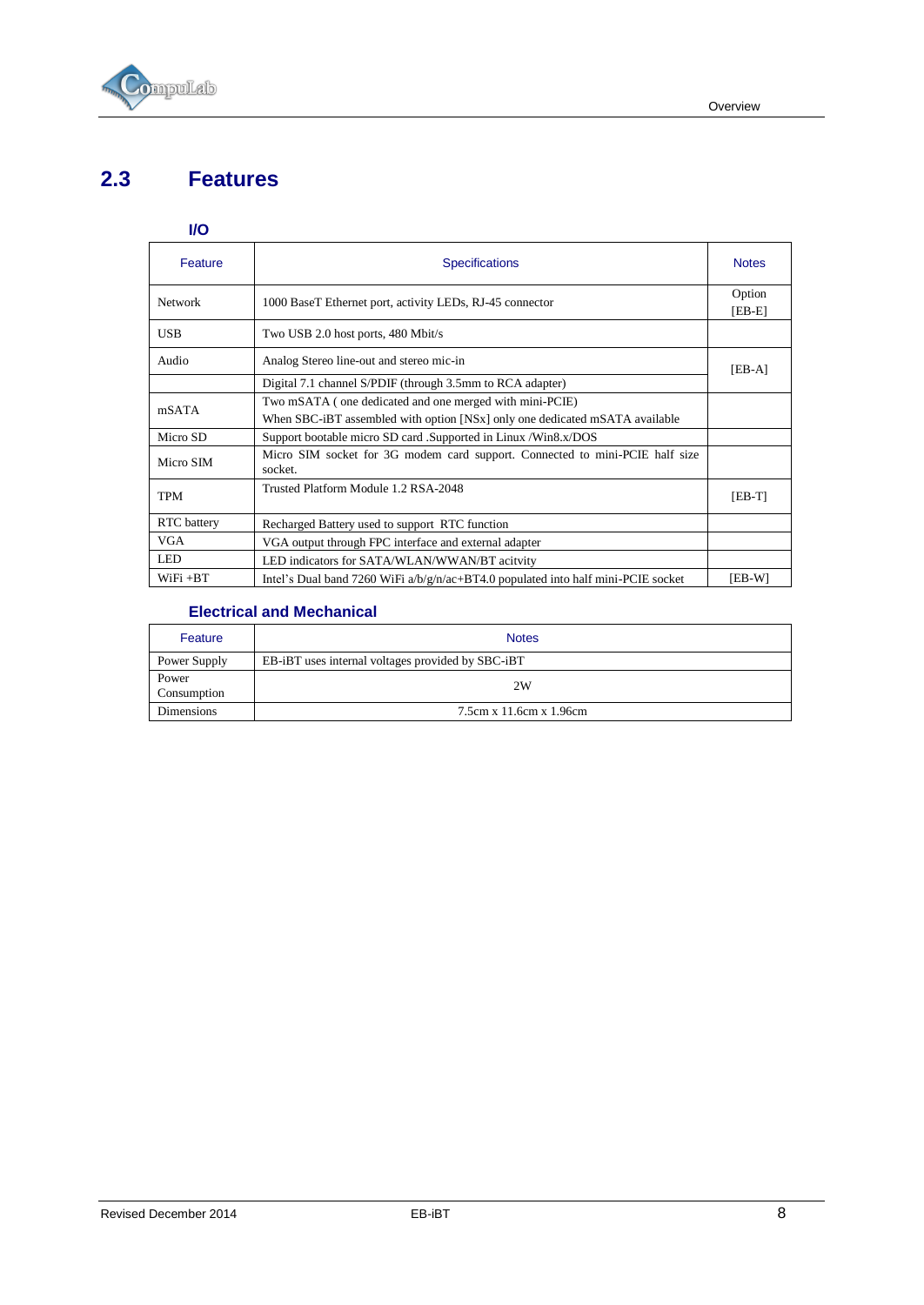

# <span id="page-8-0"></span>**3 SYSTEM COMPONENTS**

## <span id="page-8-1"></span>**3.1 Audio Subsystem**

The EB-iBT audio subsystem is implemented with the Realtek ALC888S-VC2 audio codec. The ALC888S-VC2 is a high performance 7.1+2 channel high definition audio codec with an independent S/PDIF output. The codec features ten DAC channels that simultaneously support 7.1 sound playback and an independent stereo output.

The audio codec is connected to the A55E Controller Hub HDA port.

The ALC888S-VC2 supports the following main features:

- Meets premium audio requirements for Microsoft WLP 3.10
- Meets stricter performance requirements for future WLP effective from 01 June 2008
- High-performance DACs with 97dB SNR (A-Weighting), ADCs with 90dB SNR (A-Weighting)
- Ten DAC channels support 16/20/24-bit PCM format for 7.1 sound playback, plus 2 channels of independent stereo sound output (multiple streaming) through the front panel output
- Two stereo ADCs support 16/20/24-bit PCM format recording simultaneously
- All DACs supports 16/20/24-bit, 44.1k/48k/96k/192kHz sample rate
- All ADCs supports 16/20/24-btt, 44.1k/48k/96k/192kHz sample rate
- SPDIF-OUT converter supports 16/20/24-bit, 44.1k/48k/88.2k/96k/192kHz sample rate
- SPDIF-IN converter supports 44.1k/48k/96k/192k Hz sample rate
- Wide range  $(-80dB \sim +42dB)$  volume control with 1.5dB resolution of analog to analog mixer gain
- Software selectable boost gain (+10/+20/+30dB) for analog microphone input
- Built-in headphone amplifiers for each re-tasking jack
- Integrates high-pass filter to cancel DC offset generated from digital microphone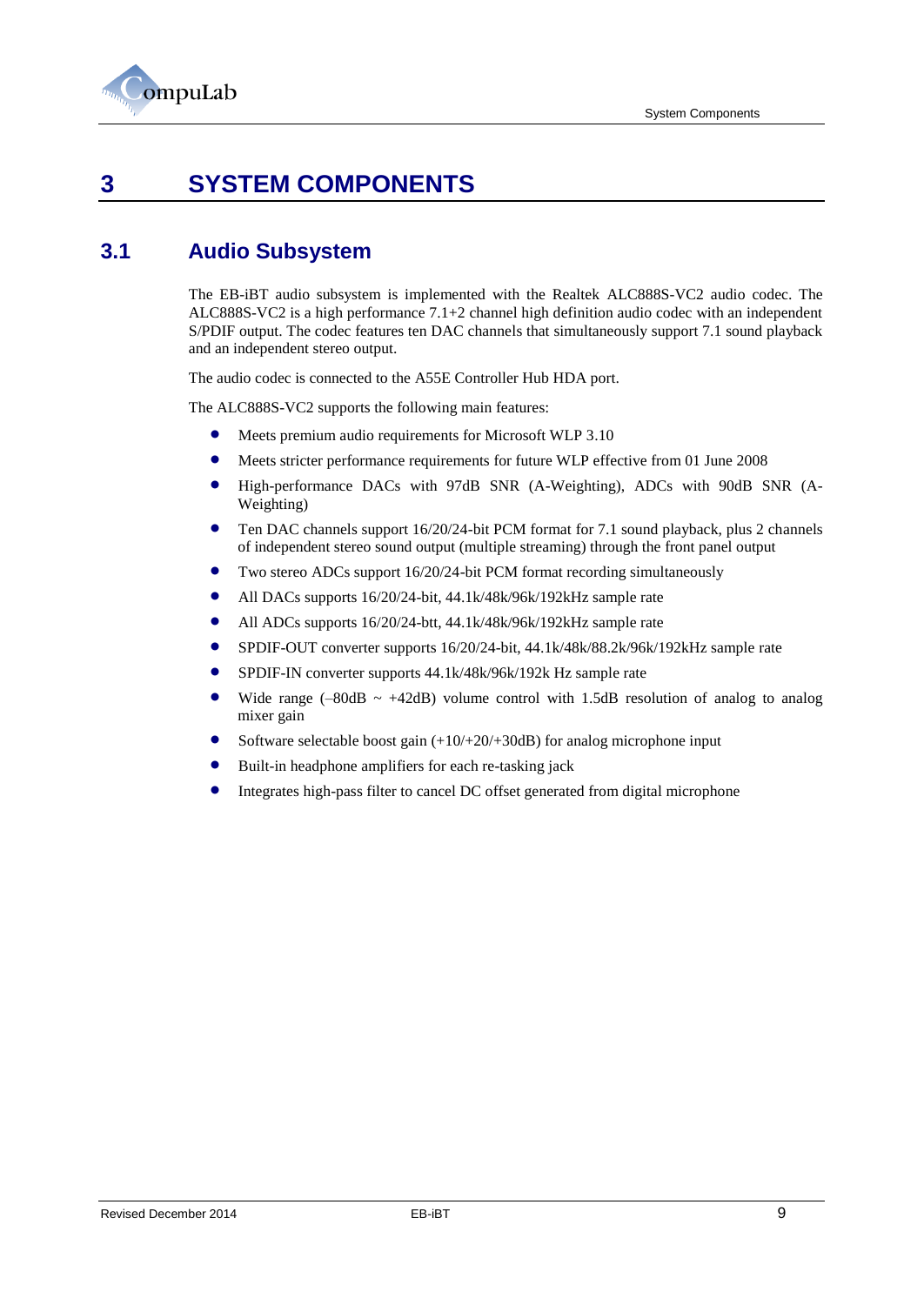

### <span id="page-9-0"></span>**3.1.1 Analog Audio**

The EB-iBT analog audio sub-system features a stereo line output and a stereo line input implemented with the ALC888S-VC2 codec.

Analog line output is routed to the audio jack P12. Analog line input is routed to the audio jack P13.

#### **Table 3 Audio Characteristics**

| Parameter                                | Min                          | <b>Typical</b> | Max            | Unit        |
|------------------------------------------|------------------------------|----------------|----------------|-------------|
| Full-Scale Input Voltage                 |                              |                |                |             |
| All Inputs (gain=0dB)                    | $\overline{a}$               | 1.6            | $\overline{a}$ | Vrms        |
| <b>ADC</b>                               | $\overline{a}$               | 1.1            | ä,             | <b>Vrms</b> |
| <b>Full-Scale Output Voltage</b>         |                              |                |                |             |
| <b>DAC</b>                               | $\overline{a}$               | 1.4            | ÷.             | <b>Vrms</b> |
| Headphone Amplifier Output@32            | $\overline{a}$               | 1.6            | ä,             | Vrms        |
| S/N (A Weighted)                         |                              |                |                |             |
| <b>ADC</b>                               | L.                           | 90             | $\mathbf{r}$   | dB FSA      |
| <b>DAC</b>                               | L,                           | 96             | L,             | dB FSA      |
| Headphone Amplifier Output@32            | $\overline{a}$               | 95             | ä,             | dB FSA      |
| THD+N                                    |                              |                |                |             |
| <b>ADC</b>                               | $\qquad \qquad \blacksquare$ | $-84$          | $\overline{a}$ | dB FS       |
| <b>DAC</b>                               | L.                           | $-90$          |                | dB FS       |
| Headphone Amplifier Output@32            |                              | $-80$          | L.             | dB FS       |
| <b>Frequency Response</b>                |                              |                |                |             |
| <b>ADC</b>                               | 10                           | L,             | $0.45*Fs$      | Hz          |
| <b>DAC</b>                               | $\Omega$                     | $\overline{a}$ | $0.45*Fs$      | Hz          |
|                                          |                              |                |                |             |
| Power Supply Rejection                   | $\overline{a}$               | $-50$          | L.             | dB          |
| Total Out-of-Band Noise (28.8kHz~100kHz) | $\overline{a}$               | $-60$          | L.             | dB          |
| Amplifier Gain Step                      |                              | 1.5            | $\overline{a}$ | dB          |
| Crosstalk Between Input Channels         |                              | $-80$          |                | dB          |
| Input Impedance (gain=0dB)               |                              | 47             | ÷.             | $K\Omega$   |
| Output Impedance                         |                              |                |                |             |
| Amplified Output                         | L,                           | 1              | ä,             | Ω           |
| Non-amplified Output                     | ÷                            | 100            | ä,             | Ω           |

### <span id="page-9-1"></span>**3.1.2 S/PDIF Output**

The S/PDIF output is implemented with the ALC888S-VC2 codec. SPDIF-OUT converter supports 16/20/24-bit, 44.1k/48k/88.2k/96k/192kHz sample rates. The S/PDIF output signal is routed to audio jack P12.

#### <span id="page-9-2"></span>**3.1.3 S/PDIF Input**

The S/PDIF input is implemented with the ALC888S-VC2 codec. SPDIF-IN converter supports 44.1k/48k/96k/192kHz sample rates. The S/PDIF input signal is routed to audio jack P13.

### <span id="page-9-3"></span>**3.2 USB2.0**

The EB-iBT features four USB2.0 interfaces from the SBC-iBT:

 Two interfaces are routed to the external USB2.0 port through dual-stacked U50 connector. The down-stream port support High-speed and Full-speed/Low-speed connections.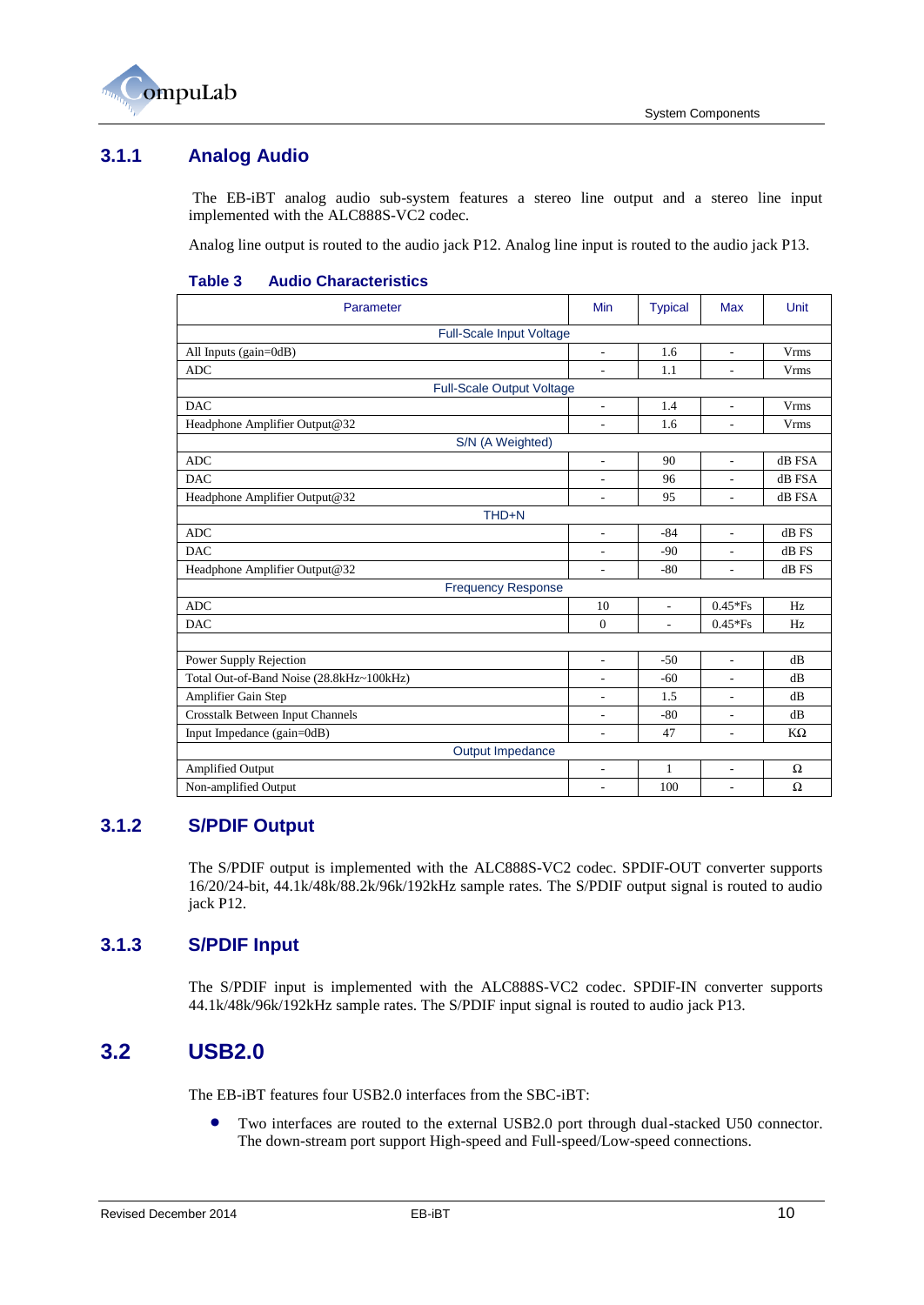

Two interfaces are routed to mini-PCIE connectors P6,P7

## <span id="page-10-0"></span>**3.3 Gigabit Ethernet**

EB-iBT Gigabit Ethernet interface is implemented with the I211 Intel Gigabit Ethernet controller. The controller is connected to the PCIe interface. Main features:

- PCIE v2.1 (2.5GT/s)  $x1$
- Jumbo frames
- 802.1q Double VLAN support
- **•** IEEE 1588
- **•** Crossover Detection and Auto-Correction
- Wake-on-LAN and remote wake-up support
- **•** Auto-negotiation
- Activity and speed indicator LED controls

Gigabit Ethernet signals are routed to the RJ-45 connector P4.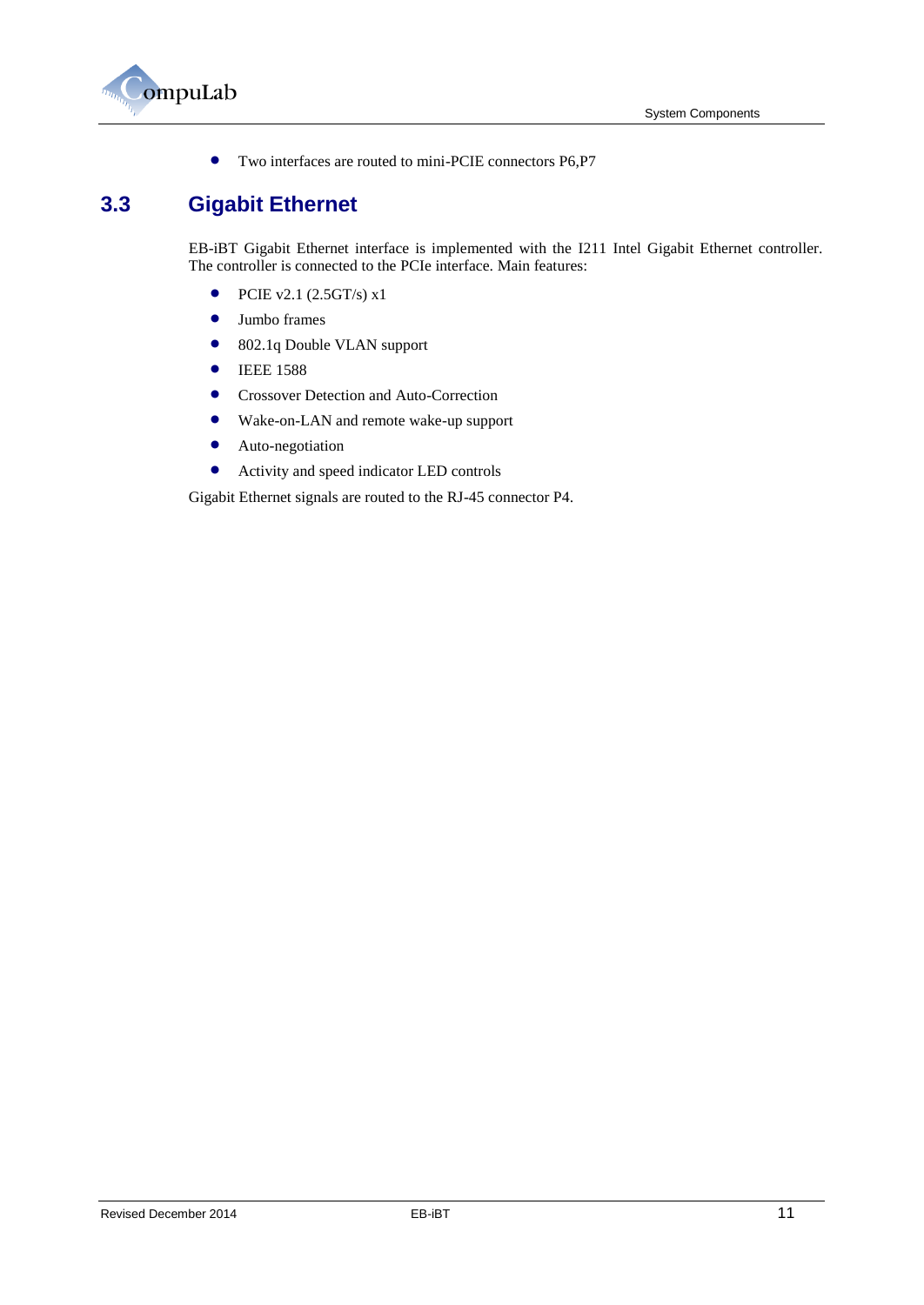

## <span id="page-11-0"></span>**4 SYSTEM LOGIC**

## <span id="page-11-1"></span>**4.1 Power Subsystem**

#### <span id="page-11-2"></span>**4.1.1 Power Rails**

EB-iBT is powered using SBC-iBT power rails

### <span id="page-11-3"></span>**4.1.2 RTC**

Extension board (EB-iBT) features 18mAh rechargeable coin cell lithium battery, which maintains the SBC-iBT RTC when the main power supply is not present. The battery is being re-charged whenever SBC-iBT is connected to the main power supply. The back-up battery will sustain the RTC for up to 4 months with no charging. In addition EB-iBT features external RTC connector P18 for connection of external RTC battery pack.

### **4.2 LEDs**

<span id="page-11-4"></span>EB-iBT features following LED found on the top side :

- DS1-Green: WLAN LED.
- DS2-Dual LED: Green BT, Yellow- 3G modem.
- DS3-Green: SATA LED.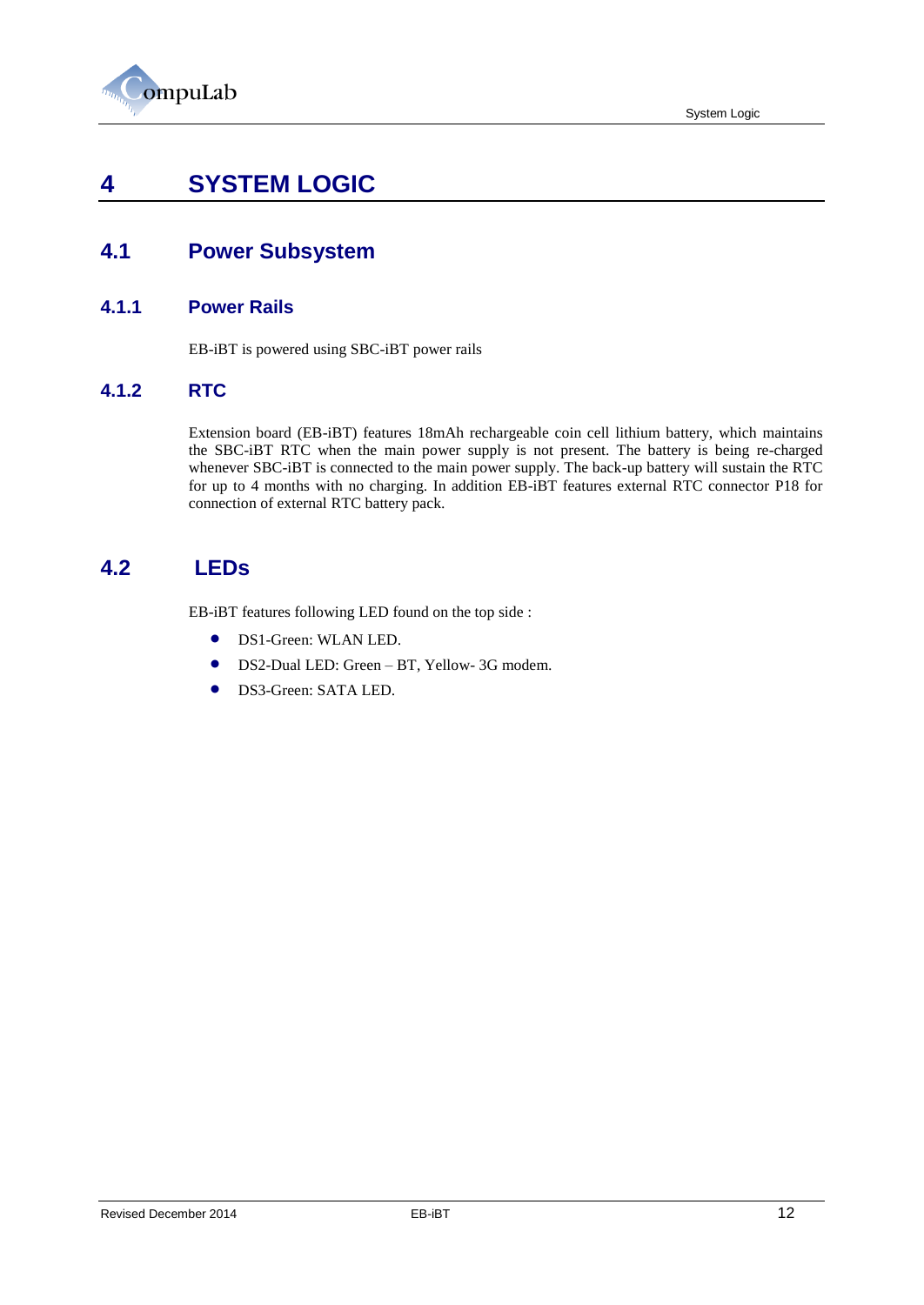

# <span id="page-12-0"></span>**5 CONNECTORS**

# <span id="page-12-1"></span>**5.1 VGA FPC Connector (P14)**

VGA interface is provided through 20-pin FPC connector (P14).

#### **Table 4 FPC P14 connector pin-out**

| Pin            | <b>Signal Name</b> |
|----------------|--------------------|
| 1              | $+V5$              |
|                | DDC_DATA           |
| $\frac{2}{3}$  | DDC CLK            |
| $\overline{4}$ | $+V3.3$            |
| $\overline{5}$ | <b>GND</b>         |
| 6              | NC                 |
| 7              | NC                 |
| 8              | NC                 |
| 9              | NC                 |
| 10             | <b>GND</b>         |
| 11             | <b>HSYNC</b>       |
| 12             | <b>GND</b>         |
| 13             | <b>VSYNC</b>       |
| 14             | <b>GND</b>         |
| 15             | <b>BLUE</b>        |
| 16             | <b>GND</b>         |
| 17             | <b>GREEN</b>       |
| 18             | <b>GND</b>         |
| 19             | <b>RED</b>         |
| 20             | <b>GND</b>         |

#### **Table 5 P14 connector data**

| Manufacturer   | Mfg. P/N     | Mating cable                             |
|----------------|--------------|------------------------------------------|
| <b>CVIL</b> ux | CF20-201D0R0 | Terminals:<br>CVILux FFCE2008T115000-300 |

Compulab provides adapter from FPC to standard DB15 VGA connector

#### **Table 6 FPC to VGA adapter**

| Manufacturer | Mfg. P/N   |  |
|--------------|------------|--|
| Compulab     | 503R010100 |  |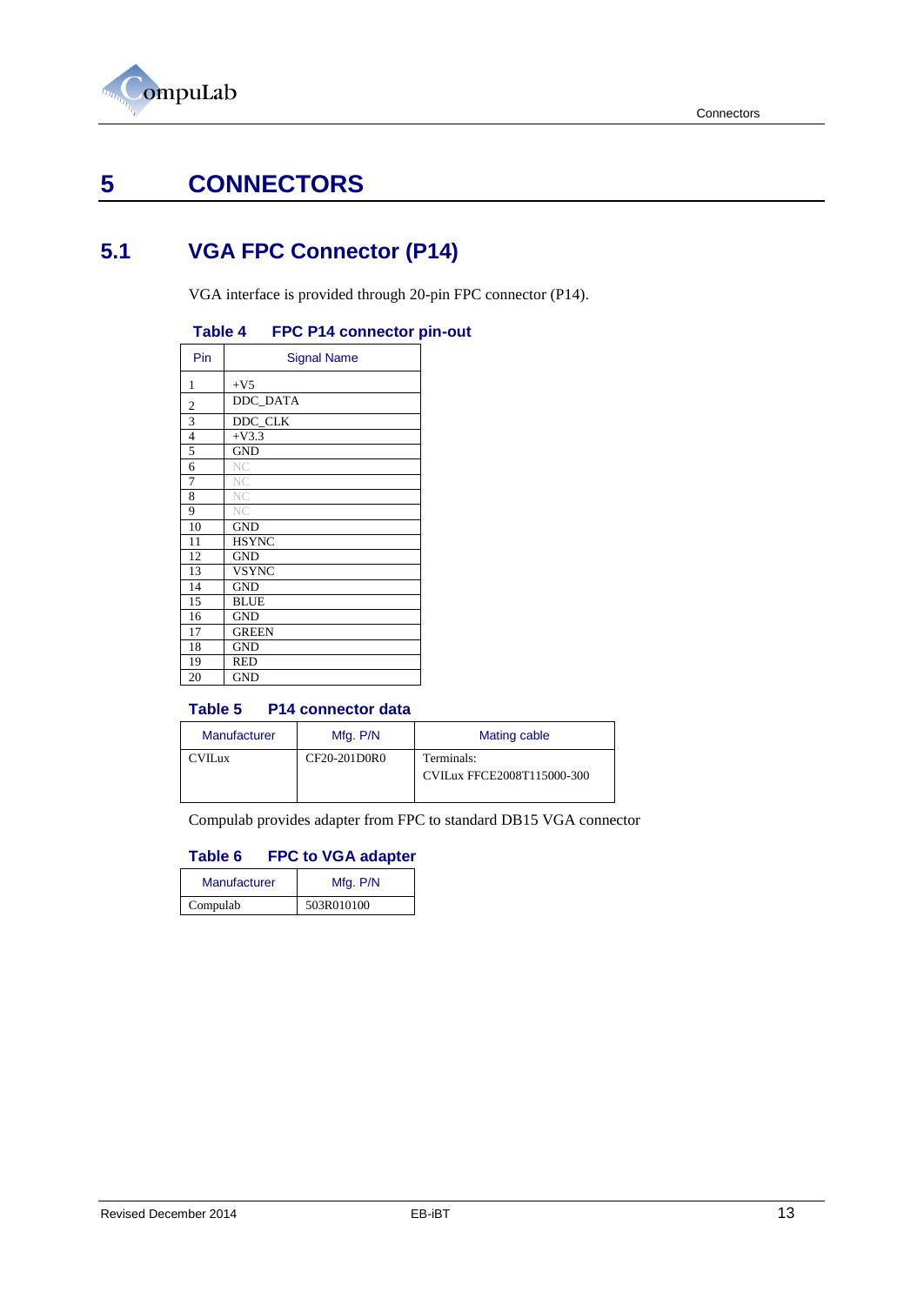

## <span id="page-13-0"></span>**5.2 USB 2.0 Host Connectors (U50)**

The EB-iBT USB2.0 host ports are available through a dual-stacked USB 2.0 standard type-A connector (U50).

## <span id="page-13-1"></span>**5.3 Gigabit Ethernet Connector (P4)**

The SBC-iBT Gigabit Ethernet port is routed to the standard RJ-45 connector (P26).

## <span id="page-13-2"></span>**5.4 External RTC connector (P18)**

The EB-iBT features connector for the external RTC battery.

#### **Table 7 P18 connector pin-out**

| Pin | <b>Signal Name</b>   |  |
|-----|----------------------|--|
|     | <b>GND</b>           |  |
|     | +VCCRTC $(2.6-3.1V)$ |  |

#### **Table 8 P18 connector data**

| <b>Manufacturer</b> | Mfg. P/N   | <b>Mating parts</b>  |
|---------------------|------------|----------------------|
| Molex               | 53261-0271 | Terminals:           |
|                     |            | Molex P/N 50058-8000 |
|                     |            | Housing              |
|                     |            | Molex P/N 51021-0200 |
|                     |            | Wires UL1571 AWG#30  |

Compulab provides assembled pack:

#### **Table 9 External battery pack**

| Manufacturer | Mfg. P/N    | <b>Description</b>                                                           |
|--------------|-------------|------------------------------------------------------------------------------|
| Compulab     | 507A010010M | Assembled Battery, BR1632A, High<br>Temp, 3V/120mA, 2 wire, W2B<br>connector |

## <span id="page-13-3"></span>**5.5 Mini-PCIE and mSATA**

The EB-iBT features two tree mini-PCIE connector:

- P6 half mini standards : supports mini-PCIE
- P7 full mini PCIE standards: supports mini-PCIE and mSATA (when SBC-iBT has no internal SSD). Switching between mini-PCIE and mSATA is controlled through BIOS. The default is mini-PCIE.
- P10 full mini PCIE standards : supports mSATA only always available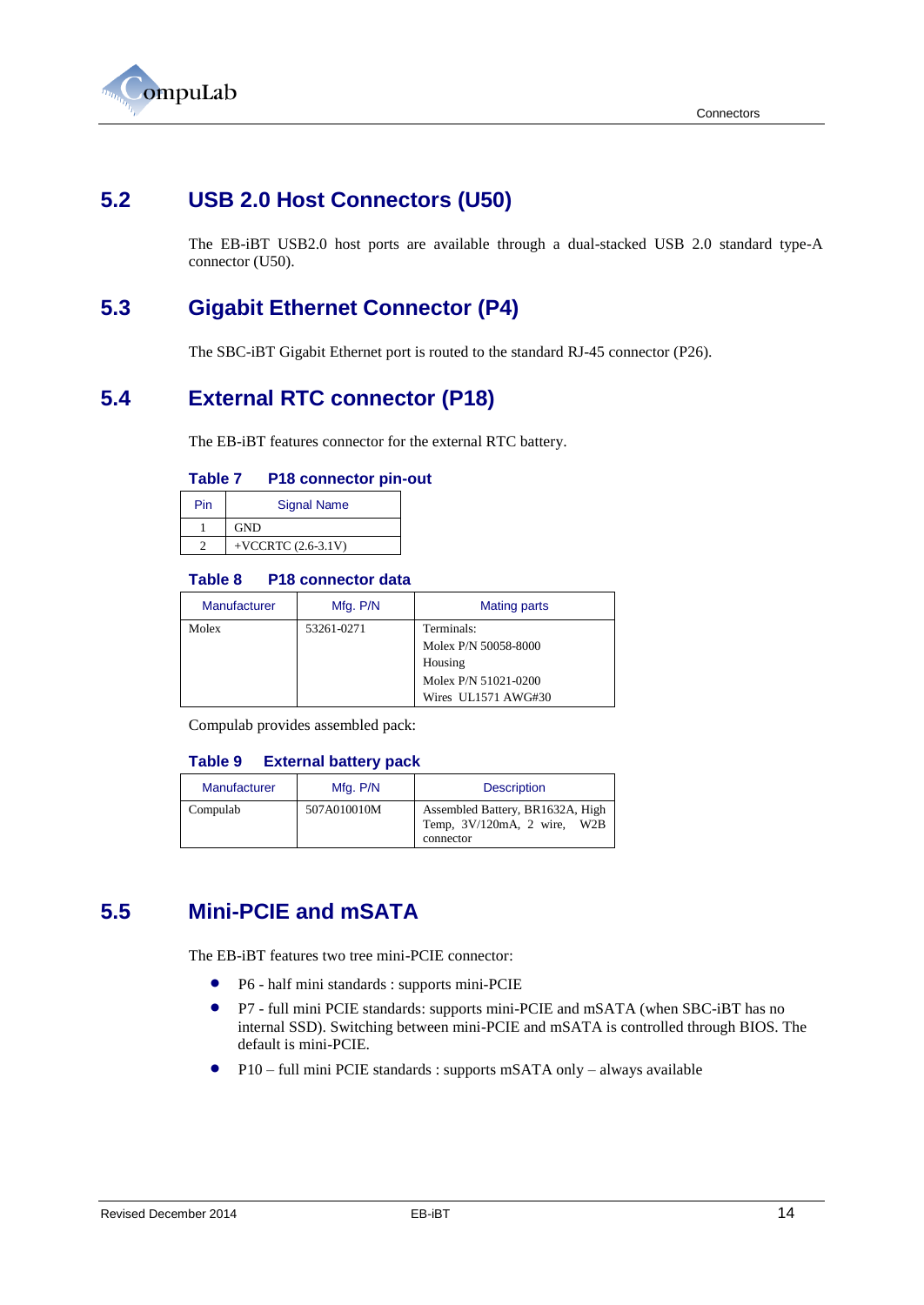

| Lawit TV<br><b>FU CONNECTOR DIRECTOR (HAIR HIMSE CIL)</b> |                    |                 |                         |
|-----------------------------------------------------------|--------------------|-----------------|-------------------------|
| Pin                                                       | <b>Signal Name</b> | <b>Pin</b>      | <b>Signal Name</b>      |
| $\mathbf{1}$                                              | WAKE#              | $\overline{2}$  | $+3.3V$ <sub>_SBY</sub> |
| 3                                                         | NC <sub></sub>     | $\overline{4}$  | <b>GND</b>              |
| 5                                                         | NC                 | 6               | $+1.5V$                 |
| $\overline{7}$                                            | NC.                | 8               | NC                      |
| 9                                                         | <b>GND</b>         | 10              | NC                      |
| 11                                                        | REFCLK-            | 12              | NC                      |
| 13                                                        | REFCLK+            | 14              | <b>NC</b>               |
| 15                                                        | <b>GND</b>         | 16              | NC.                     |
|                                                           |                    |                 |                         |
| 17                                                        | NC <sub></sub>     | 18              | <b>GND</b>              |
| 19                                                        | NC.                | 20              | NC.                     |
| 21                                                        | <b>GND</b>         | 22              | RESET#                  |
| 23                                                        | PCIE_RX-           | 24              | $+3.3V$ SBY             |
| 25                                                        | PCIE RX+           | 26              | <b>GND</b>              |
| 27                                                        | <b>GND</b>         | 28              | $+1.5V$                 |
| 29                                                        | <b>GND</b>         | 30              | <b>NC</b>               |
| 31                                                        | PCIE TX-           | $\overline{32}$ | NC.                     |
| 33                                                        | PCIE TX+           | 34              | <b>GND</b>              |
| 35                                                        | <b>GND</b>         | 36              | USB-                    |
| 37                                                        | NC                 | 38              | $USB+$                  |
| 39                                                        | NC                 | 40              | <b>GND</b>              |
| 41                                                        | $+3.3V$ SBY        | 42              | LED WWAN#               |
| 43                                                        | $+3.3V$ SBY        | 44              | LED WLAN#               |
| 45                                                        | NC                 | 46              | LED BT#                 |
| 47                                                        | NC                 | 48              | $+1.5V$                 |
| 49                                                        | <b>NC</b>          | 50              | <b>GND</b>              |
| 51                                                        | NC <sub>1</sub>    | 52              | $+3.3V$ SBY             |

### **Table 10 P6 connector pin-out (half mini-PCIE)**

#### **Table 11 P7 connector pin-out (full mini-PCIE / mSATA)**

| Pin             | <b>Signal Name</b> | Pin            | <b>Signal Name</b> |
|-----------------|--------------------|----------------|--------------------|
| 1               | WAKE#              | $\overline{c}$ | $+3.3V$            |
| 3               | NC <sub>1</sub>    | $\overline{4}$ | <b>GND</b>         |
| $\overline{5}$  | NC <sub>1</sub>    | 6              | $+1.5V$            |
| $\overline{7}$  | NC <sub>1</sub>    | 8              | SIM VCC            |
| 9               | <b>GND</b>         | 10             | SIM IO             |
| 11              | <b>REFCLK-</b>     | 12             | SIM_CLK            |
| 13              | REFCLK+            | 14             | SIM RST            |
| 15              | <b>GND</b>         | 16             | SIM VPP            |
|                 |                    |                |                    |
| 17              | <b>NC</b>          | 18             | <b>GND</b>         |
| 19              | NC.                | 20             | NC                 |
| 21              | <b>GND</b>         | 22             | RESET#             |
| 23              | PCIE RX-/ SATA RX+ | 24             | $+3.3V$            |
| 25              | PCIE_RX+/SATA_RX-  | 26             | <b>GND</b>         |
| 27              | <b>GND</b>         | 28             | $+1.5V$            |
| 29              | <b>GND</b>         | 30             | NC                 |
| 31              | PCIE TX-/SATA TX-  | 32             | NC.                |
| 33              | PCIE_TX+/SATA_TX+  | 34             | <b>GND</b>         |
| 35              | <b>GND</b>         | 36             | USB-               |
| 37              | NC                 | 38             | $USB+$             |
| 39              | NC <sub>1</sub>    | 40             | <b>GND</b>         |
| 41              | $+3.3V$            | 42             | LED WWAN#          |
| 43              | $+3.3V$            | 44             | LED_WLAN#          |
| 45              | NC                 | 46             | LED BT#            |
| 47              | NC                 | 48             | $+1.5V$            |
| 49              | NC <sub></sub>     | 50             | <b>GND</b>         |
| $\overline{51}$ | NC <sub></sub>     | 52             | $+3.3V$            |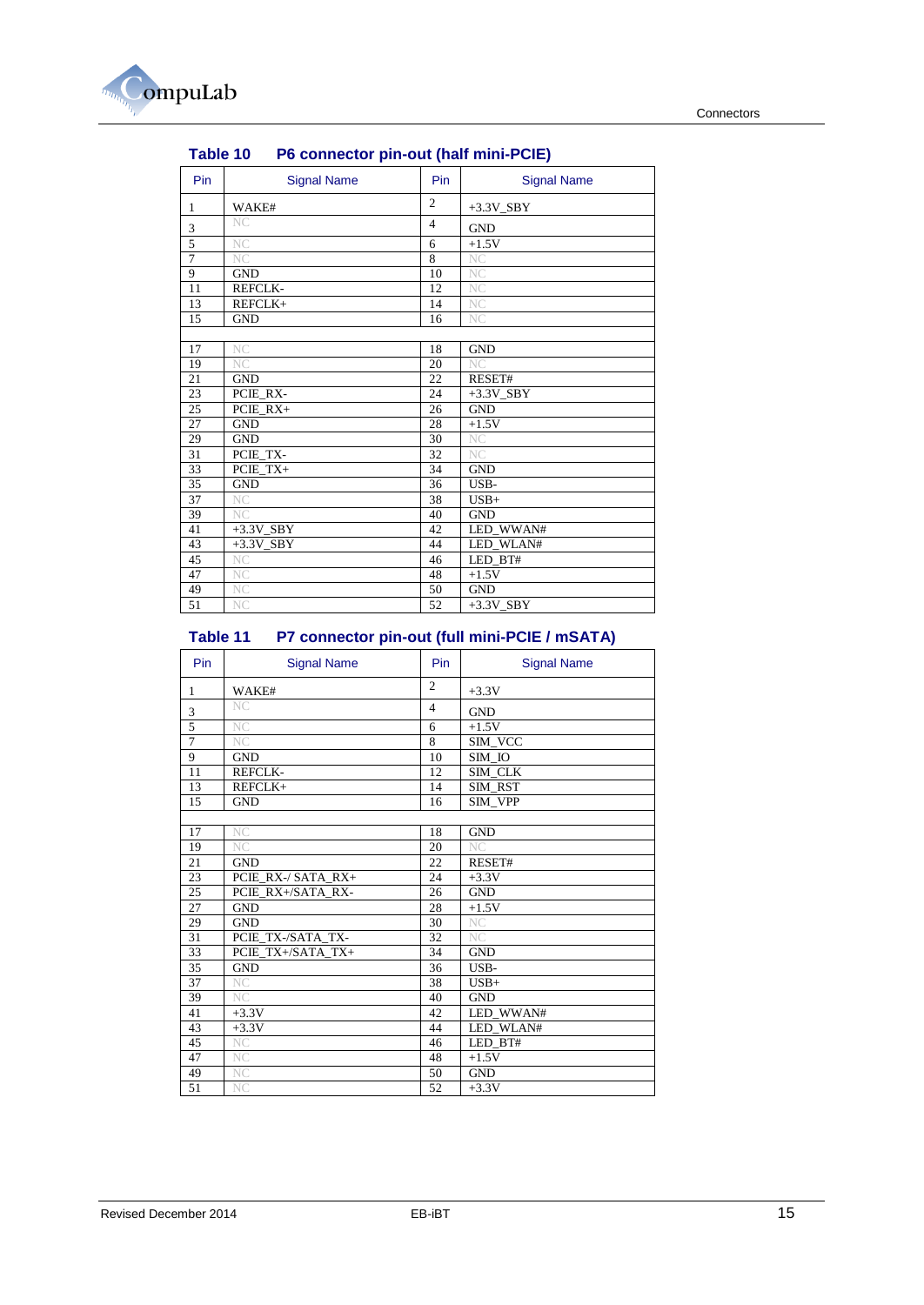

|                | <b>Table 12</b><br><b>PTU CONNECTOR DIN-OUT (INDATA)</b> |                |                    |
|----------------|----------------------------------------------------------|----------------|--------------------|
| Pin            | <b>Signal Name</b>                                       | Pin            | <b>Signal Name</b> |
| 1              | WAKE#                                                    | $\overline{2}$ | $+3.3V$            |
| 3              | <b>NC</b>                                                | $\overline{4}$ | <b>GND</b>         |
| 5              | NC.                                                      | 6              | $+1.5V$            |
| $\overline{7}$ | NC.                                                      | 8              | NC                 |
| 9              | <b>GND</b>                                               | 10             | NC                 |
| 11             | <b>NC</b>                                                | 12             | NC                 |
| 13             | <b>NC</b>                                                | 14             | NC                 |
| 15             | <b>GND</b>                                               | 16             | NC                 |
|                |                                                          |                |                    |
| 17             | NC                                                       | 18             | <b>GND</b>         |
| 19             | NC                                                       | 20             | NC.                |
| 21             | <b>GND</b>                                               | 22             | RESET#             |
| 23             | SATA RX+                                                 | 24             | $+3.3V$            |
| 25             | SATA_RX-                                                 | 26             | <b>GND</b>         |
| 27             | <b>GND</b>                                               | 28             | $+1.5V$            |
| 29             | <b>GND</b>                                               | 30             | NC                 |
| 31             | SATA_TX-                                                 | 32             | <b>NC</b>          |
| 33             | SATA TX+                                                 | 34             | <b>GND</b>         |
| 35             | <b>GND</b>                                               | 36             | NC                 |
| 37             | <b>NC</b>                                                | 38             | NC.                |
| 39             | NC.                                                      | 40             | <b>GND</b>         |
| 41             | $+3.3V$                                                  | 42             | <b>NC</b>          |
| 43             | $+3.3V$                                                  | 44             | NC                 |
| 45             | <b>NC</b>                                                | 46             | NC.                |
| 47             | NC                                                       | 48             | $+1.5V$            |
| 49             | NC                                                       | 50             | <b>GND</b>         |
| 51             | NC.                                                      | 52             | $+3.3V(S0)$        |

### **Table 12 P10 connector pin-out (mSATA)**

## <span id="page-15-0"></span>**5.6 Micro SIM slot**

The EB-iBT features standard micro-SIM connector routed to the P7 mini-PCIE and used to support 3G modem cards with external SIM slot:

#### **Table 13 Micro SIM connector pin-out**

| Pin | <b>Signal Name</b> |
|-----|--------------------|
|     | <b>VCC</b>         |
| 2   | <b>RESET</b>       |
| 3   | <b>CLOCK</b>       |
|     | NC                 |
| 5   | <b>GND</b>         |
| 6   | <b>VPP</b>         |
|     | IO                 |
| Q   |                    |

## <span id="page-15-1"></span>**5.7 Micro SD slot**

The EB-iBT features micro-SIM connector connected to the P7 mini-PCIE and used to support 3G modem cards with external SIM slot: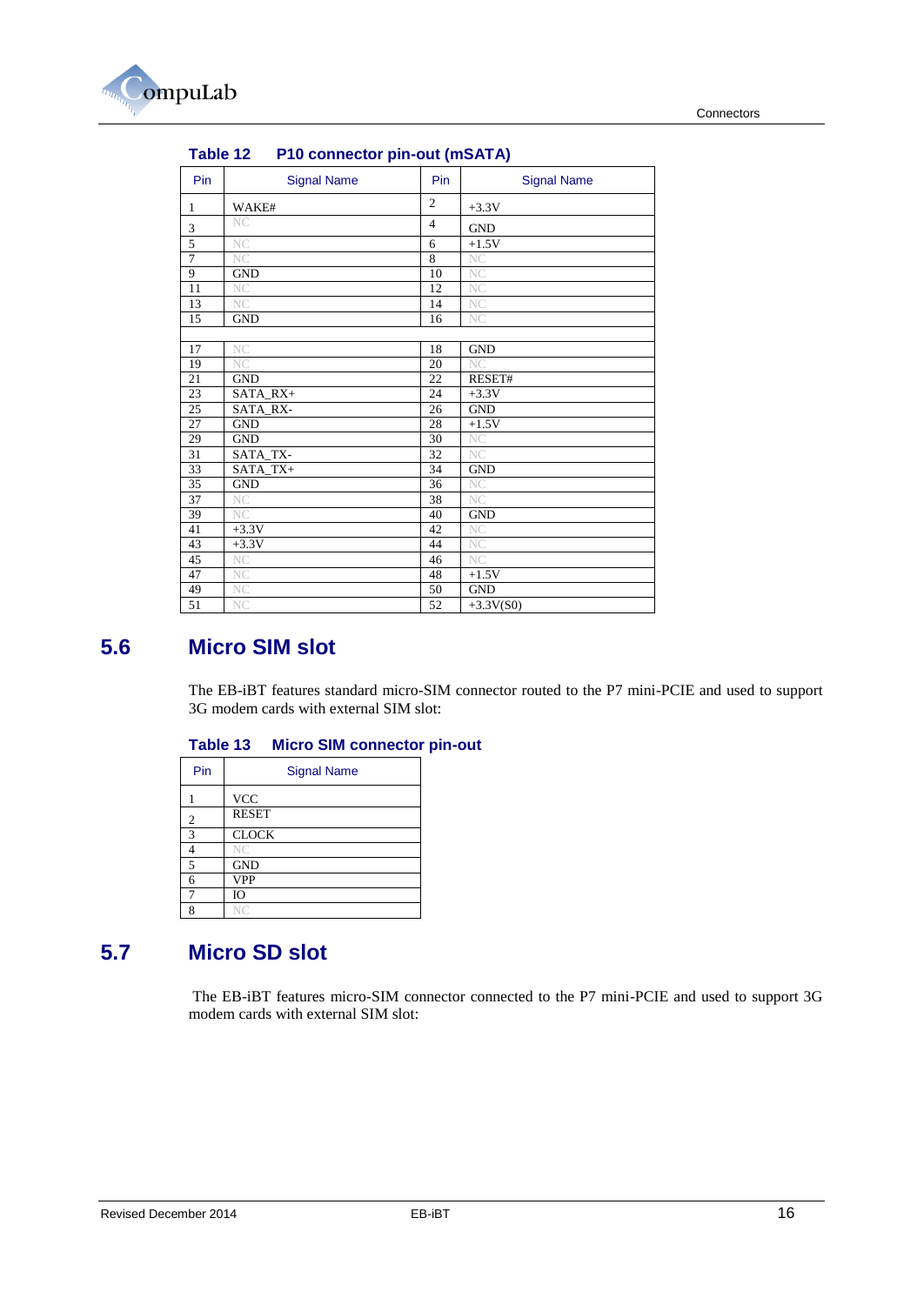

### **Table 14 Micro SD connector pin-out**

| Pin            | <b>Signal Name</b> |
|----------------|--------------------|
|                | DAT <sub>2</sub>   |
| $\overline{2}$ | DAT3               |
| 3              | <b>CMD</b>         |
| 4              | VDD(3.3V)          |
| 5              | <b>CLK</b>         |
| 6              | VSS(GND)           |
|                | DAT <sub>0</sub>   |
| o              | DAT <sub>1</sub>   |